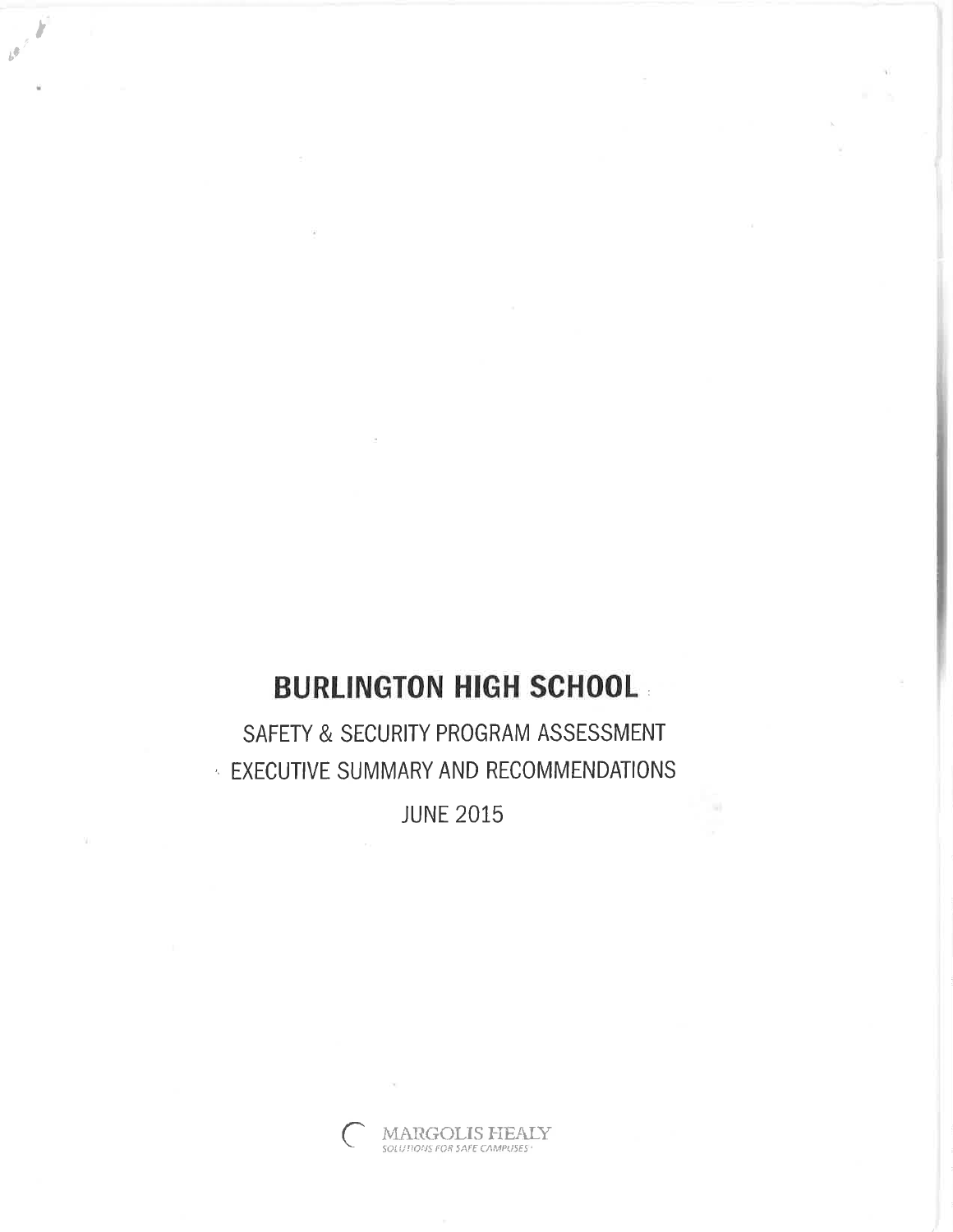### **BURLINGTON HIGH SCHOOL**

SAFETY & SECURITY PROGRAM ASSESSMENT EXECUTIVE SUMMARY AND RECOMMENDATIONS **JUNE 2015** 

**PEAR GOLTS FLEADY** 

### **TABLE OF CONTENTS**

| SECTION V - FIRM DESCRIPTION AND QUALIFICATIONS 14 |  |
|----------------------------------------------------|--|

NOTE: The ideas, concepts, techniques, inventions, designs (whether ornamental or otherwise), computer programs and related documentation, other works of authorship, and the like prepared for or submitted to the Burlington High School in connection with this project and performed pursuant to this agreement, and all copyright, patent, trade secret, trademark and other intellectual property rights associated therewith, (collectively "developments"), are and shall be the exclusive property of Margolis Healy & Associates, LLC.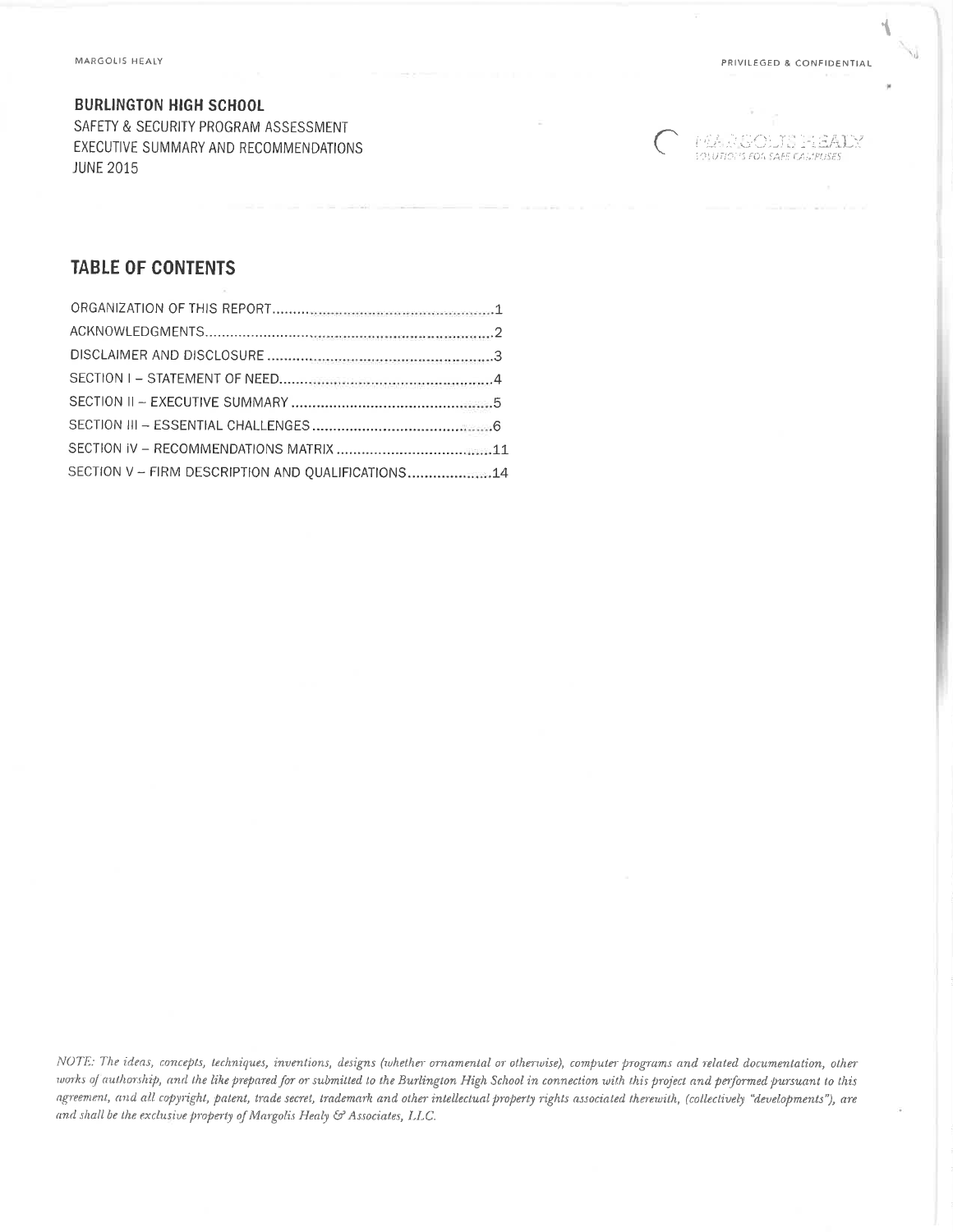J.

/

# ORGANIZATION OF THIS REPORT

This report is presented in chapter format with four major sections. Section I is the Statement of Need, Section II, the Executive Summary, Section III Essential Challenges, Section IV Recommendations Matrix and Section V Firm Qualifications..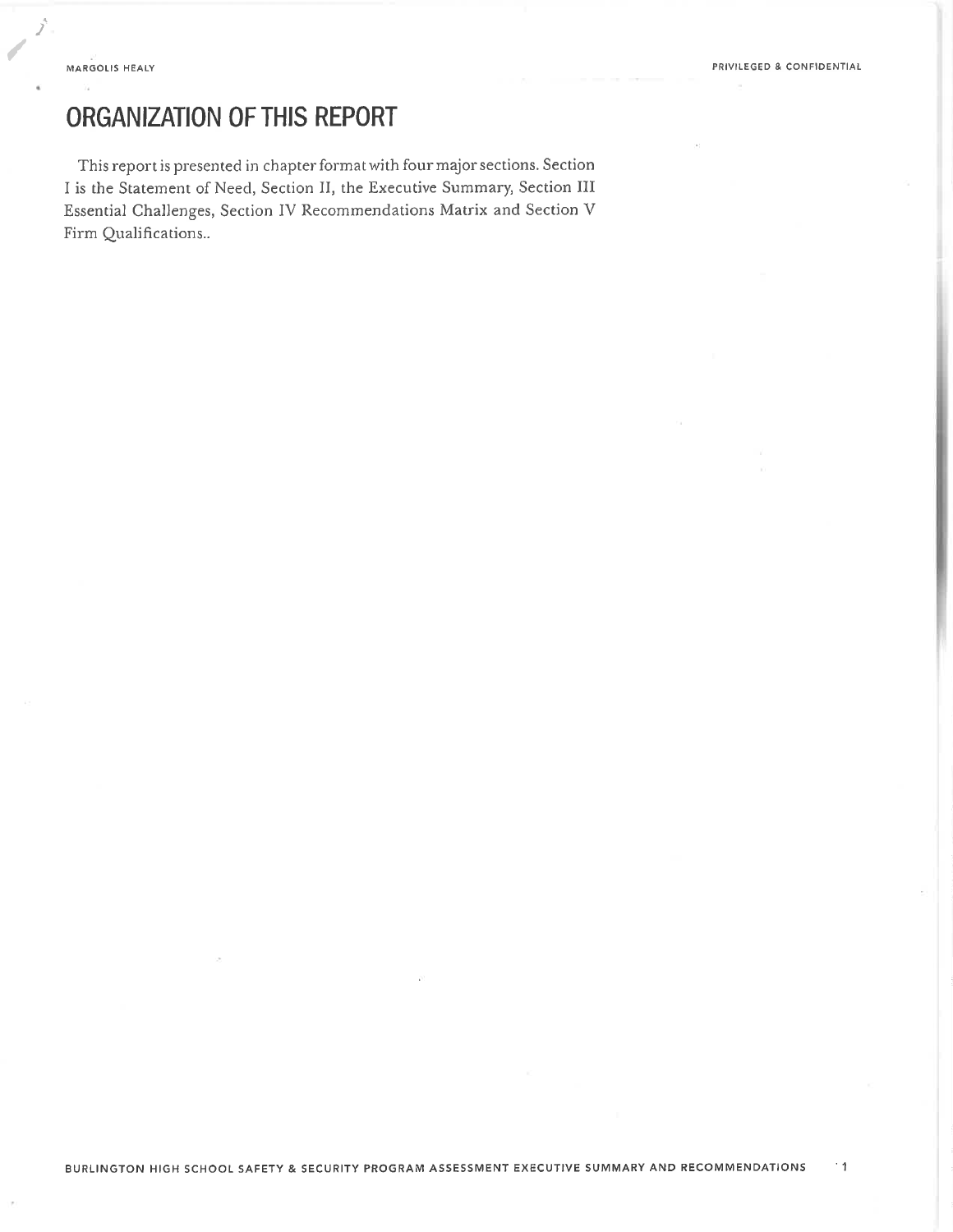$\ddot{\phantom{1}}$ 

# ACKNOWLEDGMENTS

Margoìis Healy acknowledges the assistance and guidance of Paul Irish, who served as our primary project liaison. We extend our appreciation to all members of the Burlington High School faculty and staff who were essenrial in providing the appropriate context and historical information about the School, its security operations, and the evolution of emergency and crisis planning efforts.

Everyone, without exception, was welcoming, forthcoming, and honest in his or her opinions and thoughts. Burlington High School was truly <sup>a</sup> gracious host.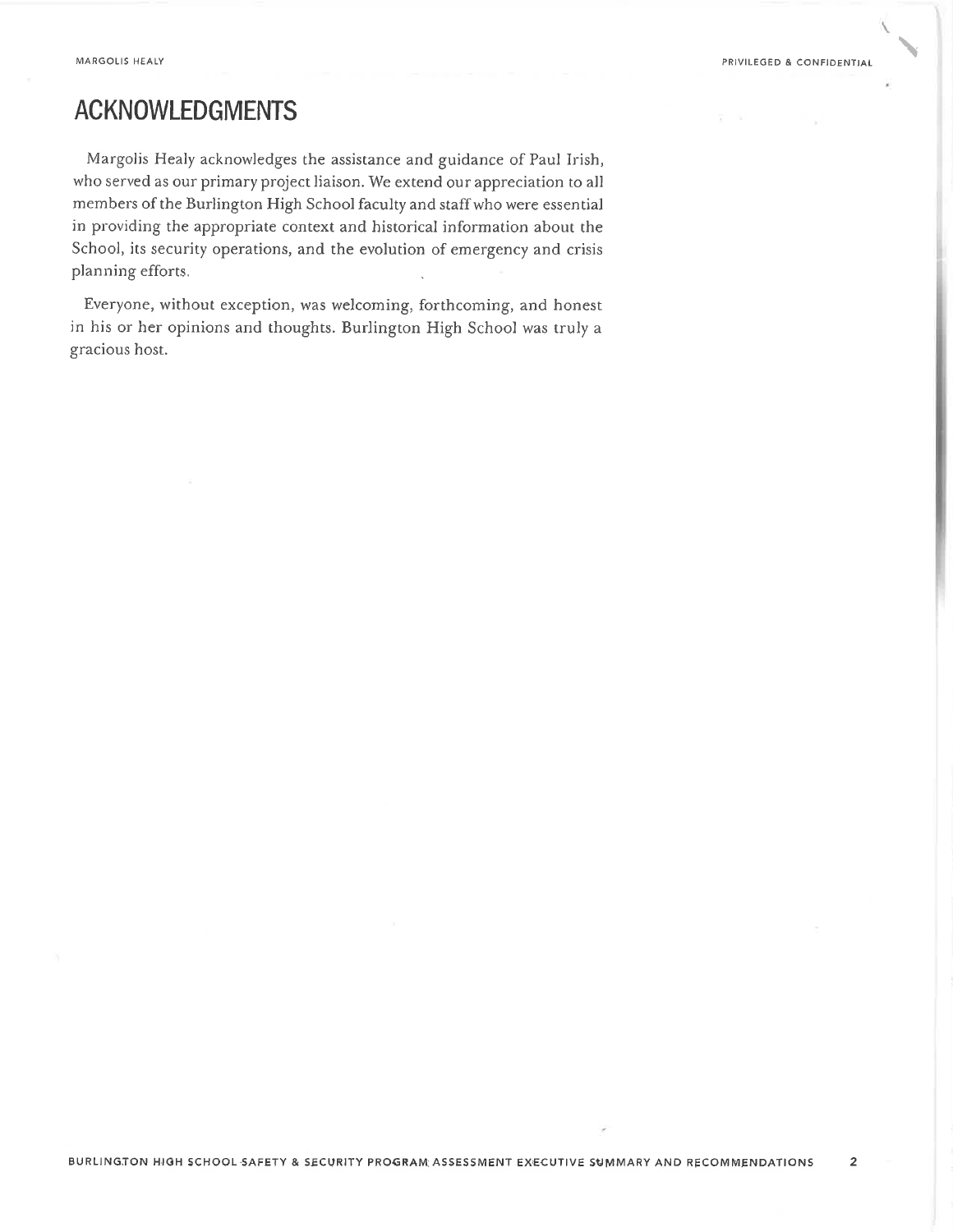### **DISCLAIMER AND DISCLOSURE**

Margolis Healy conducted this assessment and prepared this report at the request of Burlington High School. The authors' opinions, findings, conclusions, and recommendations are provided solely for the use and benefit of the client. Any warranties (expressed and/or implied) are specifically disclaimed. Any statements, allegations, and recommendations in this report should not be construed as a governing policy or decision unless so designated by other documentation. This report is based on the most accurate data gathered and available to Margolis Healy at the time of the assessment and presentation. Our recommendations are subject to change in light of changes in such data.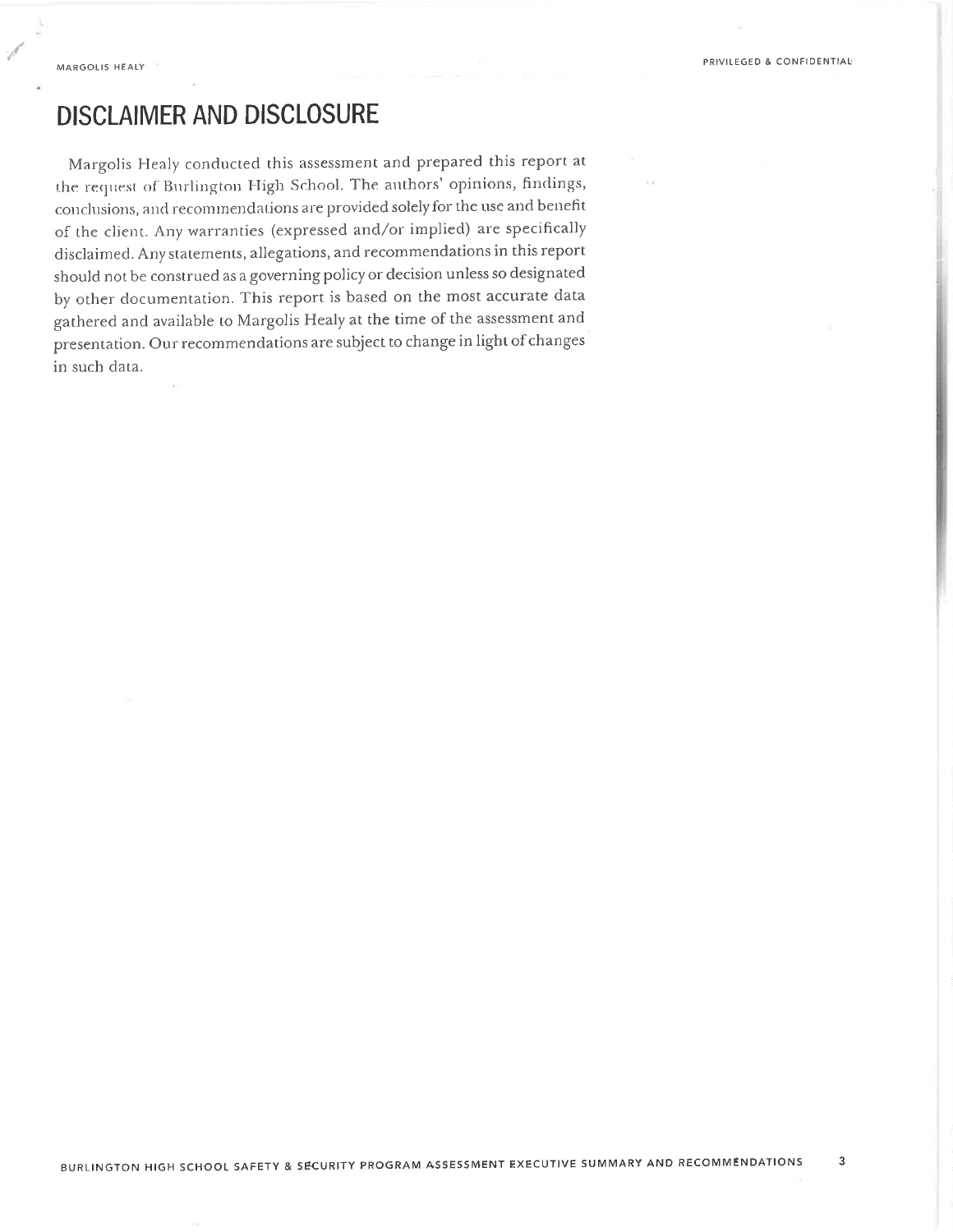# SECTION I - STATEMENT OF NEED

Burlington High School is located in Burlington, Vermonr. With a population of approximately 41,000, Burlington is the Iargesr and mosr diverse city in the State of Vermont. It sits in a unique picturesque location on the eastern shore of Lake Champlain, between the Green Mountains and the Adirondacks.

Burlington High School offers a comprehensive and challenging college preparatory program with an emphasis on academic excellence and intellectual curiosity. The mission of the school encourages students to be curious, independent, motivated, and socially responsible. Students will demonstrate scholarship; model personal and social responsibility; respecr, and an appreciation for the diverse cultures, values, and abilities of all members; helps them prepare for life-long learning and wilì make a posirive contribution to the world beyond BHS.

Due to Burlington's designation as a refugee resettlement center, students from all over the world interact with native Vermont students who themselves come fiom a broad range of'socioeconomic backgrounds. The result is <sup>a</sup> high school population of 1,100 that is uniquely and inrerestingly diverse in an urban school in the midst of one of the country's smallest and most rural states. AII Burlington High School students are required to complete l0 hours of community service each year as part of the charge "to educate and inspire students to influence and shape the future." studenrs also engage in a broad range of co-curricular activities including a recognized drama program, competitive sports teams, and literary, recreational, and arts clubs and programs.

Margolis Healy was rerained to conduct an independent and objective assessment of the current safety & security practices at Burlington High School. This assessment is intended to acknowledge where the School has been successful and where opportunities may exist to enhance the campus security posture in light of our findings.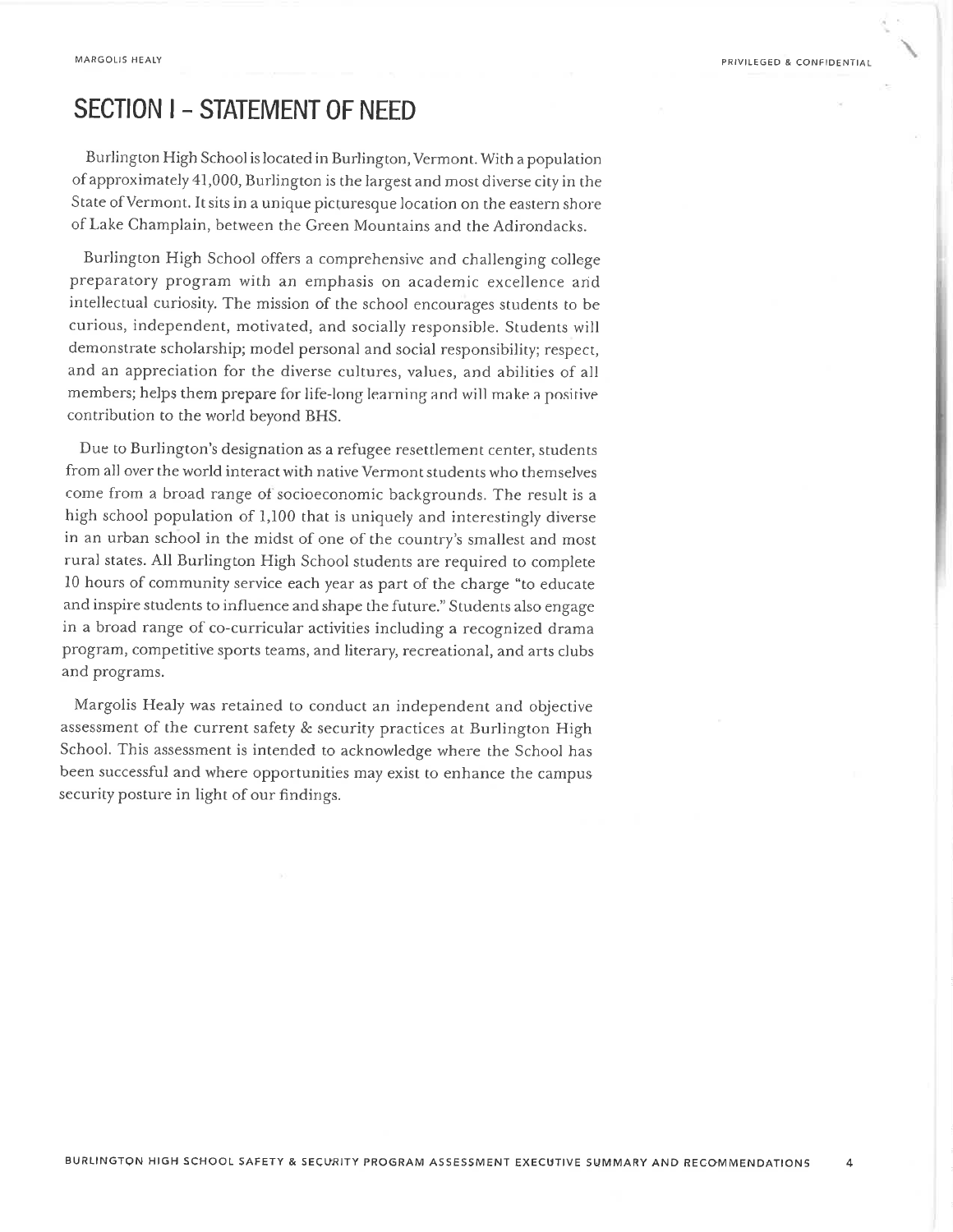$\bar{z}$ 

### **SECTION II - EXECUTIVE SUMMARY**

We completed this assessment by conducting a multi-day site visit to Burlington High School in an effort to fully understand its physical design, functional use, and the operational challenges presented by the surrounding community. In addition, Margolis Healy conducted a series of interviews with students, faculty, and administrative staff and reviewed significant documentation relevant to our assessment such as emergency plans, written directives, and polices and procedures to better orient ourselves with the areas under review.

This report is intended to provide the Burlington High School leadership team with an orientation to the major themes that were developed and identified during the course of our engagement. This may include areas in which we believe the current physical security measures in place are performing well and of course, areas in which we believe there are opportunities to enhance the current security posture.

We identified four major themes or "essential challenges" that we feel are critical areas in which Burlington High School should focus its efforts to improve short and long-term security services. We believe that with some reasonable investments in existing personnel, training, and physical security enhancements, the Burlington High School can maintain its open and welcoming environment, while providing a safe and secure environment for all its students, faculty, staff, and visitors to work, learn, and grow.

We believe in identifying the essential challenges facing the School, the leadership now has the opportunity to strategically enhance the overall safety, security, and crisis response posture in a reasonable, cost-effective manner, while continuing to foster and provide world-class educational opportunities and maintain a welcoming environment to the community. All that we have witnessed and all that we have learned supports our belief that the leadership of BHS is committed to providing the safest environment possible for its many students, faculty, staff, visitors, and guests.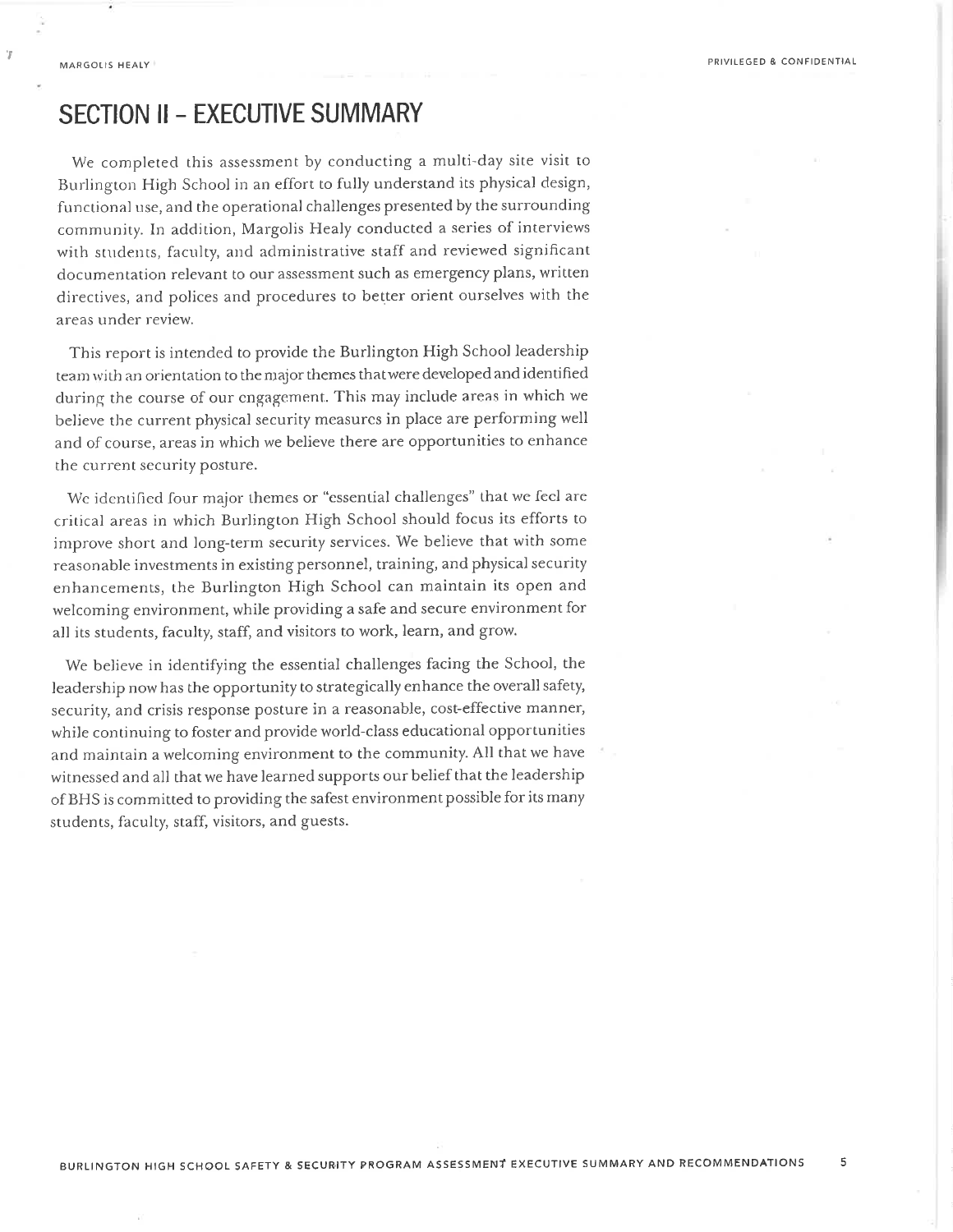Y.

# SECTION III - ESSENTIAL CHALLENGES

### Emergency Response Planning

Burlington High School currently has an emergency plan that is made up of a series of emergency response protocols and procedures. However, the existing plan needs to be enhanced to an allhazards pìan, which has become the contemporary standard for high schools across the country. Many staff members with whom we spoke were unfamiliar with the existing emergency response plan and it appears that these documents have not been advertised or promulgated in the appropriate fashion.

An important component of developing these plans is to form a collaborative school crisis planning team, which would involve school and community partners, including your local first response community. A modern emergency operations plan (EOP) for schooìs shouid contain at a minimum:

- . A basic plan
- · Functional annexe
- Threat or hazard specific annexes

The plan should provide an overview of the school's specific approach to safety and security and emergency management and is intended to be used by the school, local emergency first responders, and members of the community. Some mandatory aspects of the plan include:

- An introduction
- A promulgation statement
- A record of changes
- . A plan distribution list
- Purpose, scope and assumptions
- A concept of operations
- Organization and assignment of responsibilities
- Direction, control, and coordination
- e Information collection and analysis
- . Training and exercises
- . Administration, finances, and logistics
- . Plan development and maintenance

Functional annexes detail the goals and specific actions to be taken by members of the school during an emergency such as evacuations, continuity of operations, and security. The minimum functionaì annexes that shouìd be included in the plan include: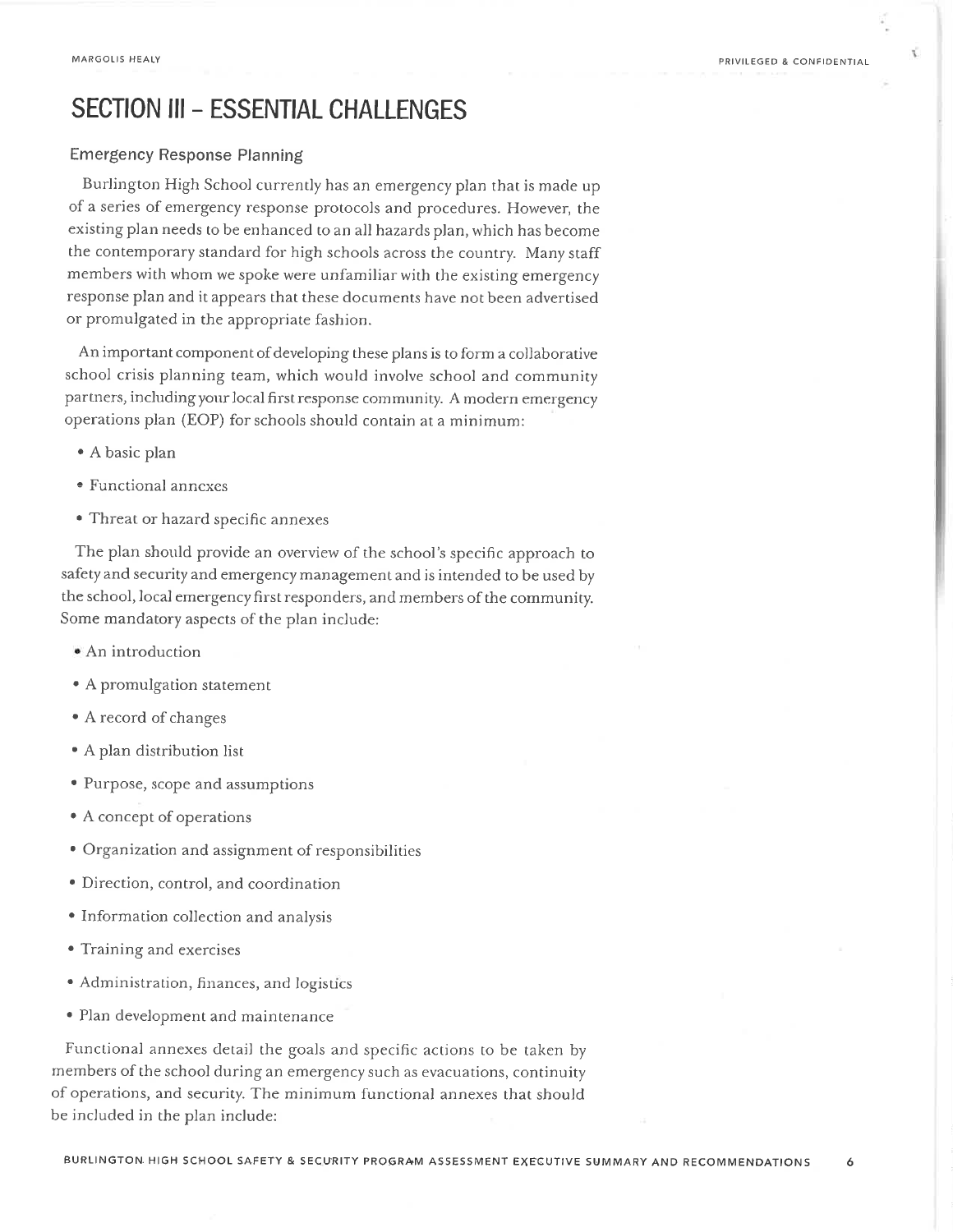۷p

- Communications
- · Evacuation
- Shelter in place
- · Lockdown
- $\bullet$  Lockout
- Accounting for all faculty, staff, and students
- · Reunification
- Continuity of operations
- Security
- Recovery
- · Health and medical

Threat or hazard-specific annexes specify the goals and objectives and courses of actions to be taken by the school in order to deal with a particular hazard or threat such as an earthquake or active shooter. Similar to functional annexes, threat and hazard-specific annexes describe how the school manages the functions before, during, and after an emergency.

We were unclear throughout our interview process about where the ultimate responsibility for emergency preparedness and planning falls at Burlington High School. While some members of the campus community are actively engaged with the emergency planning process, we received no consistent answer in reference to who at the school has the primary function of emergency response planning.

In addition, it appears that there is an opportunity to enhance the level of participation on the school crisis planning team and that a renewed level of energy and commitment to the school's emergency response planning process would serve the school well as it moves into the future.

In nearly every interview we conducted, we asked faculty and staff members if they had received any training on what to do in an emergency or if they had received any training or education on the school's emergency operations plan. We were disappointed to hear from many people that they lacked a familiarity with what was expected of them during specific crisis situations and many felt uncomfortable with the level of emergency training and exercises that was conducted at the school.

We witnessed this first hand when the school fire alarm was activated during our on-site engagement and the school had to be evacuated as a result of this alarm. We observed many faculty members who appeared to be unfamiliar with their evacuation routes and assembly areas and many of the students were in areas that were far too close to the school for adequate safe standoff distances if a real emergency were to have taken place.

 $\overline{z}$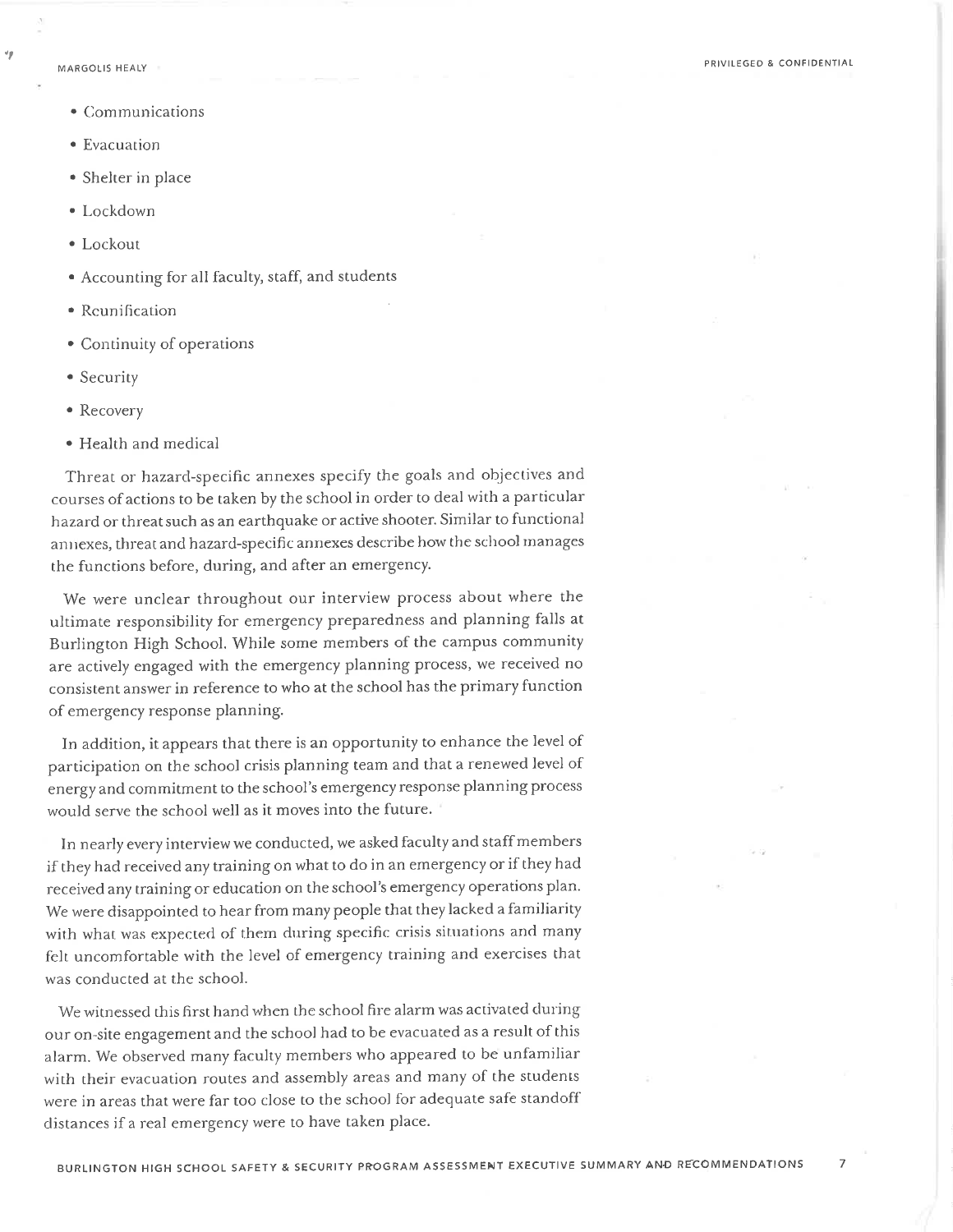$\overline{8}$ 

R

Many members of the school community told us in interviews after the evacuation of the school that they were unfamiliar with the school's relocation sites and evacuation routes to these sites. Many told us they would not know how to conduct the family reunification process if the entire school had to be evacuated during a real emergency.

While many emergency response protocols exist in current planning documents, it appears that there needs to be a significant increase in the level of training and exercises at all levels to ensure the school is prepared to effectively respond to any type of emergency.

### **Access Control and Visitor Management**

Burlington High School does not specifically account for or deny access to anyone during the school day. While we understand the school's desire for a more collegiate atmosphere that is open and welcoming to its students and community members, we believe that this practice leaves the school and its occupants at risk and is not in keeping with access control and visitor management contemporary standards found in K-12 schools throughout the country.

We witnessed the open environment of the school during our visit and at times we were overwhelmed with the number of students and what appeared to be guests at the school walking the hallways during student drop off/pick up and throughout the school day.

We also observed the student ambassador program that by design is an informal program hosted by the student body to welcome visitors to the school. However, it is our professional opinion that this practice puts these students in a position of risk during a potentially violent encounter at the main entrance to the school.

We did not observe any deliberate "way finding" signage during our visit that directs visitors to the main office for official/unofficial business. In addition, we did not observe faculty or staff members who had been given the specific assignment of monitoring hallways or school entrances during school drop off/pick up or during normal class transition times.

Throughout our engagement at the school, we noted that the school lacks a consistent application of its faculty/staff visual identification system. While we made our way to the main office and received our visitor passes each day during our engagement, we observed many children and adults walking the hallways of the school who lacked appropriate identification and credentials. With the school's current open-access environment, this type of credentialing system can serve to immediately identify those who are in the school for official business and visitors who may have to be directed to the main office to receive their visitors pass.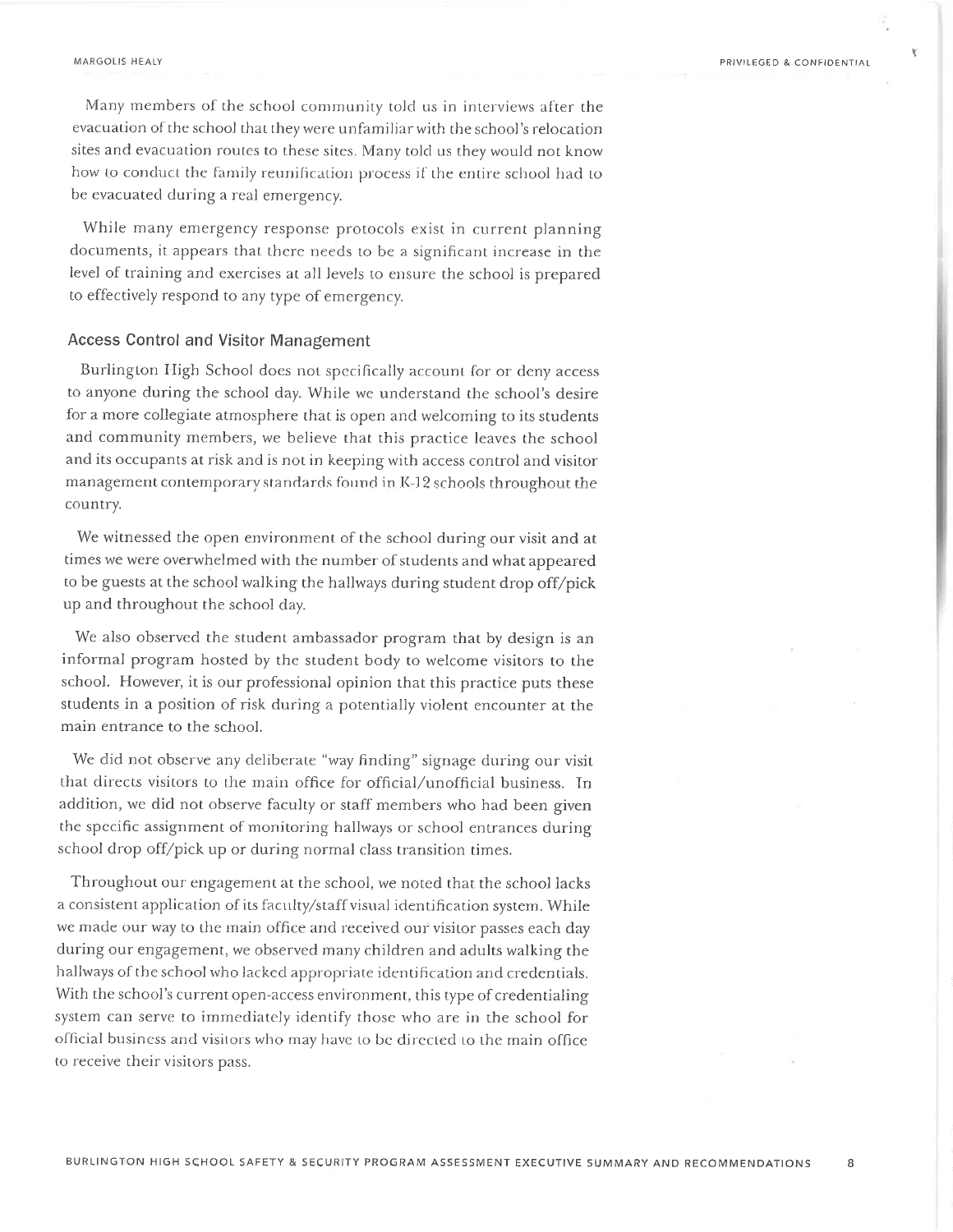Based on our observations, we believe there is an opportunity to expand the use of electronic access control, staff and student credentialing and security cameras in a manner that is non-intrusive and maintains the open environment that the school desires.

### Faculty and Staff - Culture/Climate

Although a school culture and climate assessment was not in our original scope of work, it was clear to us after interviews with many of the school's faculty and staff that there is a high level of frustration and anxiety surrounding what many faculty and staff members feel is a lack of support from the school's administration and the locaì school board.

Many teachers spoke of having their hands tied when making individual classroom discipline decisions and many of those same teachers feel theirjobs would be in jeopardy if they dealt with some of the behavioral issues that are having a negative impact in their classrooms. Throughout our conversations comments like, "things have reached a boiling point" and "we arejust a short distance away from something bad happening in our schooì" continued to surface.

When faculty members perceive a lack of support from their school administrators, individual teachers may hesitate to enforce school policy or address inappropriate classroom behavior, which can create an unsafe environment within the school if not immediately addressed.

#### Security Systems and Technology

As part of our engagement, we familiarized ourselves with the campus environment, history of prior incidents, and past threats to the campus by speaking with locai law enforcement, school administrators, and members of the faculty and staff, reviewing documentation, and walking the campus at various hours of the day.

While there are many components to a physical security program such as signage, lighting, and environmental design, the use of security systems and technology such as security cameras, electronic access control, and intrusion detection systems play a crucial role that continues to evolve as technology advances.

The effective use of security systems and technoìogy should at least include the following elements to ensure successful governance, program manasement, and sustainability:

- . Design standards
- . Acceptable use polices
- . Standardized equipment, installers/integrators
- ' Program management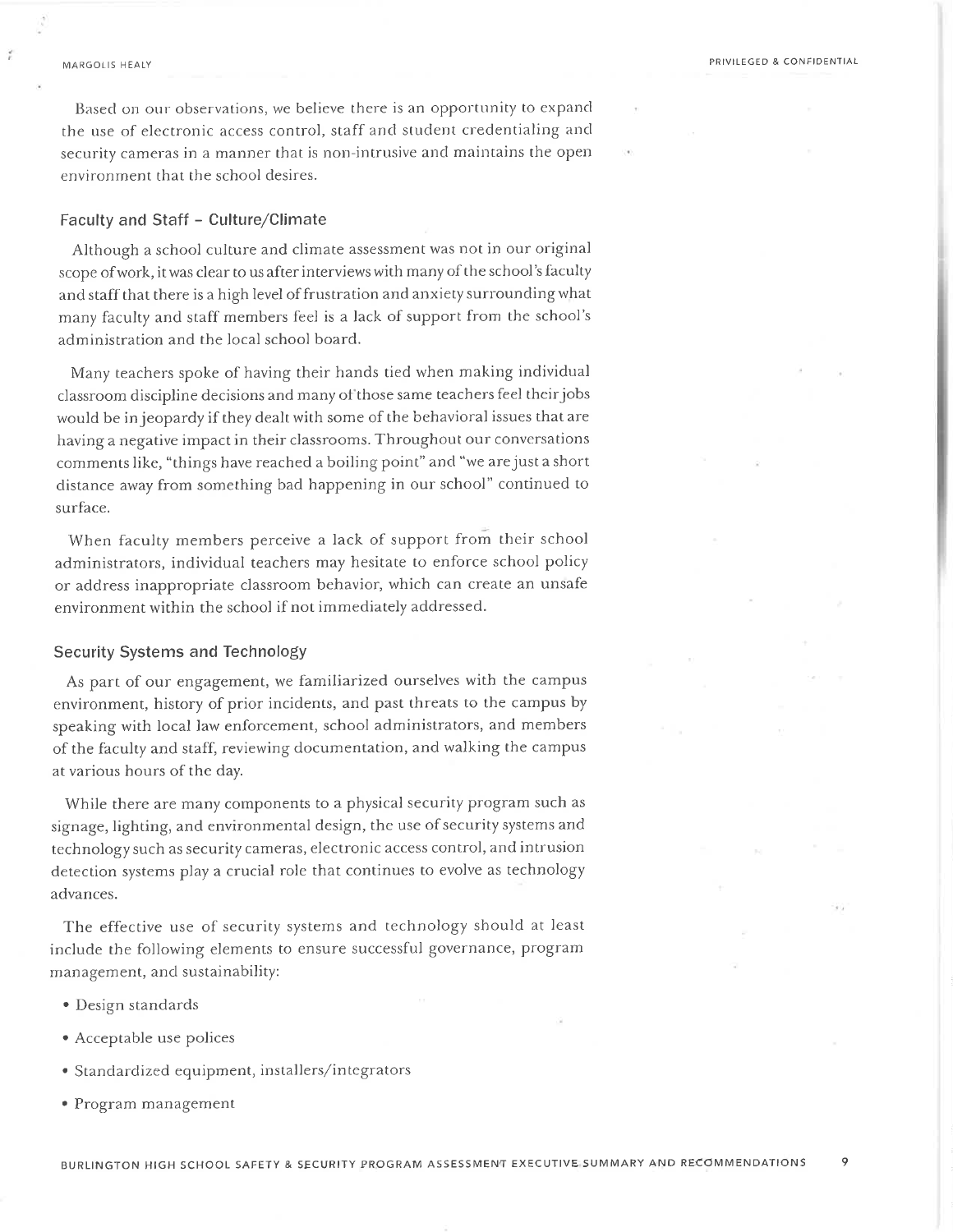#### MARGOLIS HEALY

PRIVILEGED & CONFIDENTIAL

Grammar schools, high schools, colleges, and universities across the country have increasingly embraced the use of electronic security systems to enhance campus safety. The decision to implement electronic security systems is one that requires significant research, planning, and coordination based on the particular circumstances of each school, including its culture, resources, precipitating events, and security management capacity.

BHS is currently utilizing security cameras and electronic access control on a limited basis. We believe that these systems, while functional are not fully integrated and do not create operational efficiencies. In addition, we believe the BHS leadership needs to evaluate the School's acceptable use policies, particularly around security cameras. While there is a district policy, BHS should develop its own policy that discusses and establishes its purpose, responsibilities, procedures, video retention periods, non-discrimination, expectation of privacy, and law enforcement access to video records.

We also believe BHS needs to further evaluate its use of electronic access control, who, in fact, is given a credential, and how they are approved. Our understanding is that this "practice" is inconsistent and there is no general governance over the operational benefits of the system. We also believe it is necessary to train additional staff in current practices of issuing and programming credentials to ensure reasonable redundancy. Margolis Healy will provide sample polices and practices outside of this report wherever possible.

BHS should also consider how these systems would communicate or "talk" to one another in the future and as upgrades are required. To truly benefit from force multiplication, BHS would be best served by consolidating to a centralized system that allows benefits such as alarm monitoring or "camera recall," sequential card and camera tracing, and remote lockdown capabilities from multiple workstations.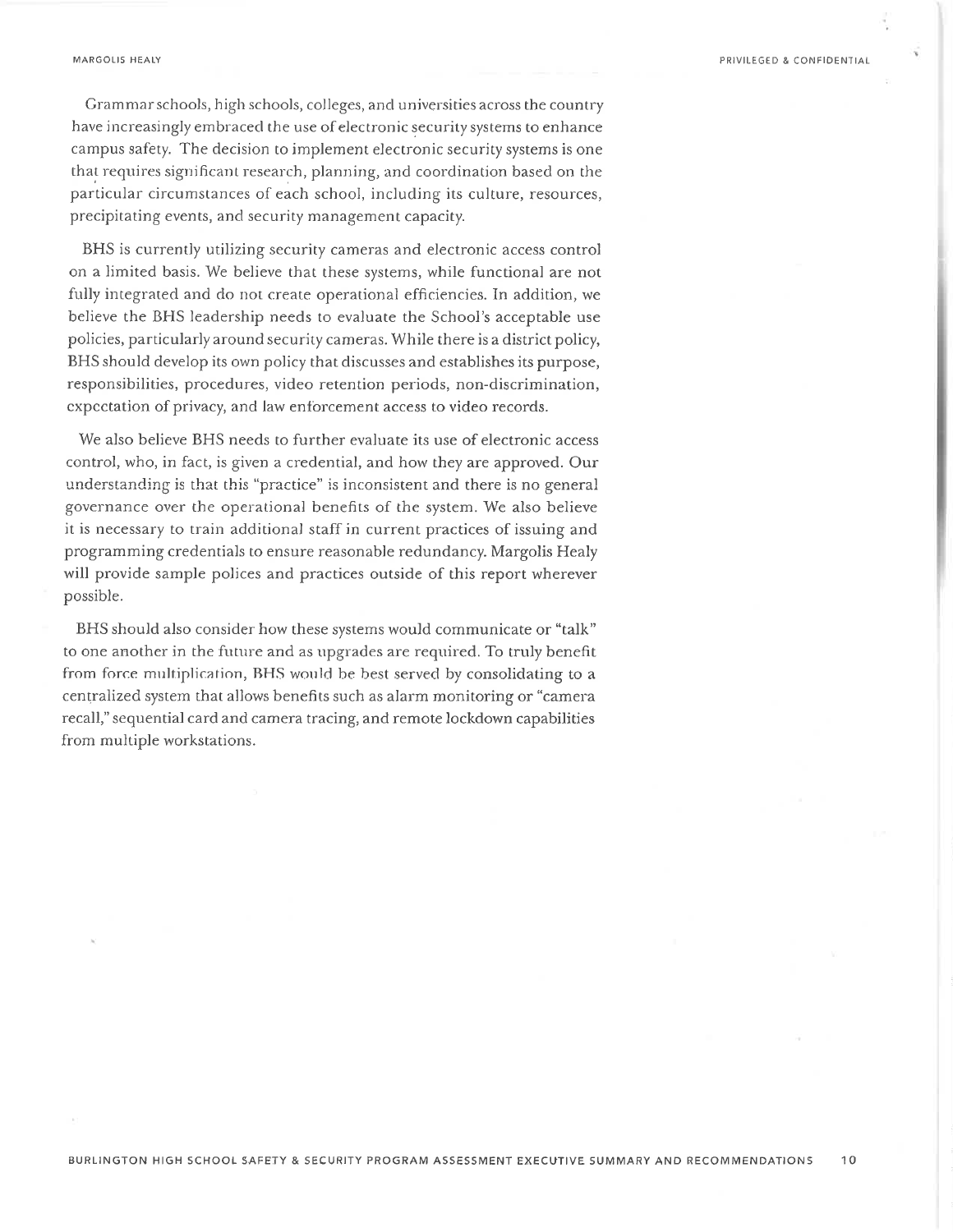ğ

¥

# **SECTION IV - RECOMMENDATIONS MATRIX**

|                |                                                                                                                                                                                                                                 | STRONGER T<br>2015<br><b>1.804 F</b> |                      |  |  |             |              |   |                      | 2016 |  |                             | 2017 |  |                      |  |                     |                             |  |
|----------------|---------------------------------------------------------------------------------------------------------------------------------------------------------------------------------------------------------------------------------|--------------------------------------|----------------------|--|--|-------------|--------------|---|----------------------|------|--|-----------------------------|------|--|----------------------|--|---------------------|-----------------------------|--|
|                | RECOMMENDATIONS MATRIX                                                                                                                                                                                                          |                                      | COST<br>Low Med High |  |  | CRITICALITY | Low Med High |   | COST<br>Low Med High |      |  | CRITICALITY<br>Low Med High |      |  | COST<br>Low Med High |  |                     | CRITICALITY<br>Low Med High |  |
|                | <b>EMERGENCY PLANS</b>                                                                                                                                                                                                          |                                      |                      |  |  |             |              |   |                      |      |  |                             |      |  |                      |  |                     |                             |  |
| 1              | Enhance the level of faculty and<br>staff participation on the school<br>crisis planning team.                                                                                                                                  | X                                    |                      |  |  |             | $\mathbf x$  |   |                      |      |  |                             |      |  |                      |  | OKO<br>gi)          |                             |  |
| $\overline{2}$ | Establish routine crisis planning<br>team meetings.                                                                                                                                                                             | χ                                    |                      |  |  |             | x            |   |                      |      |  |                             |      |  |                      |  |                     |                             |  |
| 3              | Inform all school stakeholders of the<br>progress of the work being conducted<br>by the school crisis planning team.                                                                                                            | X                                    |                      |  |  | X           |              |   |                      |      |  |                             |      |  |                      |  | 9923<br><b>LESS</b> |                             |  |
| 4              | Write an all-hazards emergency<br>operations plan that is in keping with<br>federal "Guide for Developing a High<br>Quality Emergency Operations Plan".                                                                         | χ                                    |                      |  |  | X           |              |   |                      |      |  |                             |      |  |                      |  |                     |                             |  |
| 5              | Ensure the plan is reviewed annually<br>and revised as needed.                                                                                                                                                                  | X                                    |                      |  |  |             | X            |   |                      |      |  |                             |      |  |                      |  | 4.<br>2518          |                             |  |
| 6              | Develop functional and threat<br>specific annexes.                                                                                                                                                                              | χ                                    |                      |  |  | X           |              |   |                      |      |  |                             |      |  |                      |  |                     |                             |  |
| $\overline{7}$ | Enhance the level of emergency preparedness<br>drills designed to test the effectiveness<br>of the schools emergency operations plan<br>along with the individual response actions<br>taken during these simulated emergencies. | $\chi$                               |                      |  |  |             | X            |   |                      |      |  |                             |      |  |                      |  |                     |                             |  |
| 8              | Require Incident Command System<br>100 and National Incident Management<br>System 700 training for all members of<br>the school crisis planning team and critical<br>decision makers within the school.                         |                                      |                      |  |  |             |              | X |                      |      |  | X                           |      |  |                      |  |                     |                             |  |
| 9              | Continue to enhance the level of<br>staff and student familiarity with the<br>schools crisis response protocols.                                                                                                                | Х                                    |                      |  |  |             | X            |   |                      |      |  |                             |      |  |                      |  |                     |                             |  |
| 10             | Establish and train reunification<br>policies and practices                                                                                                                                                                     |                                      |                      |  |  |             |              | ٨ |                      |      |  | Y                           |      |  |                      |  |                     |                             |  |
| 11             | Consider adding redundant capabilities<br>to utilize public address systems<br>outside of the main office                                                                                                                       |                                      |                      |  |  |             |              |   | χ                    |      |  | X                           |      |  |                      |  |                     |                             |  |
|                | <b>SECURITY STAFFING</b>                                                                                                                                                                                                        |                                      |                      |  |  |             |              |   |                      |      |  |                             |      |  |                      |  |                     |                             |  |
| 12             | Continue to enhance the level of<br>involvement of the School Resource<br>Officer's (SRO) in emergency preparedness<br>planning, training and exercising.                                                                       | Х                                    |                      |  |  |             | Χ            |   |                      |      |  |                             |      |  |                      |  |                     |                             |  |
| 13             | Seek ways to enhance the SRO's<br>interactions and education opportunities<br>with the student body.                                                                                                                            | X                                    |                      |  |  |             | X            |   |                      |      |  |                             | seg  |  |                      |  | 33<br>154.15        | un,<br>83                   |  |
| 14             | Consider increasing the level of faculty<br>and staff visibility during student drop<br>off pick up and class transition times                                                                                                  | Х                                    |                      |  |  |             | x            |   |                      |      |  |                             |      |  |                      |  |                     |                             |  |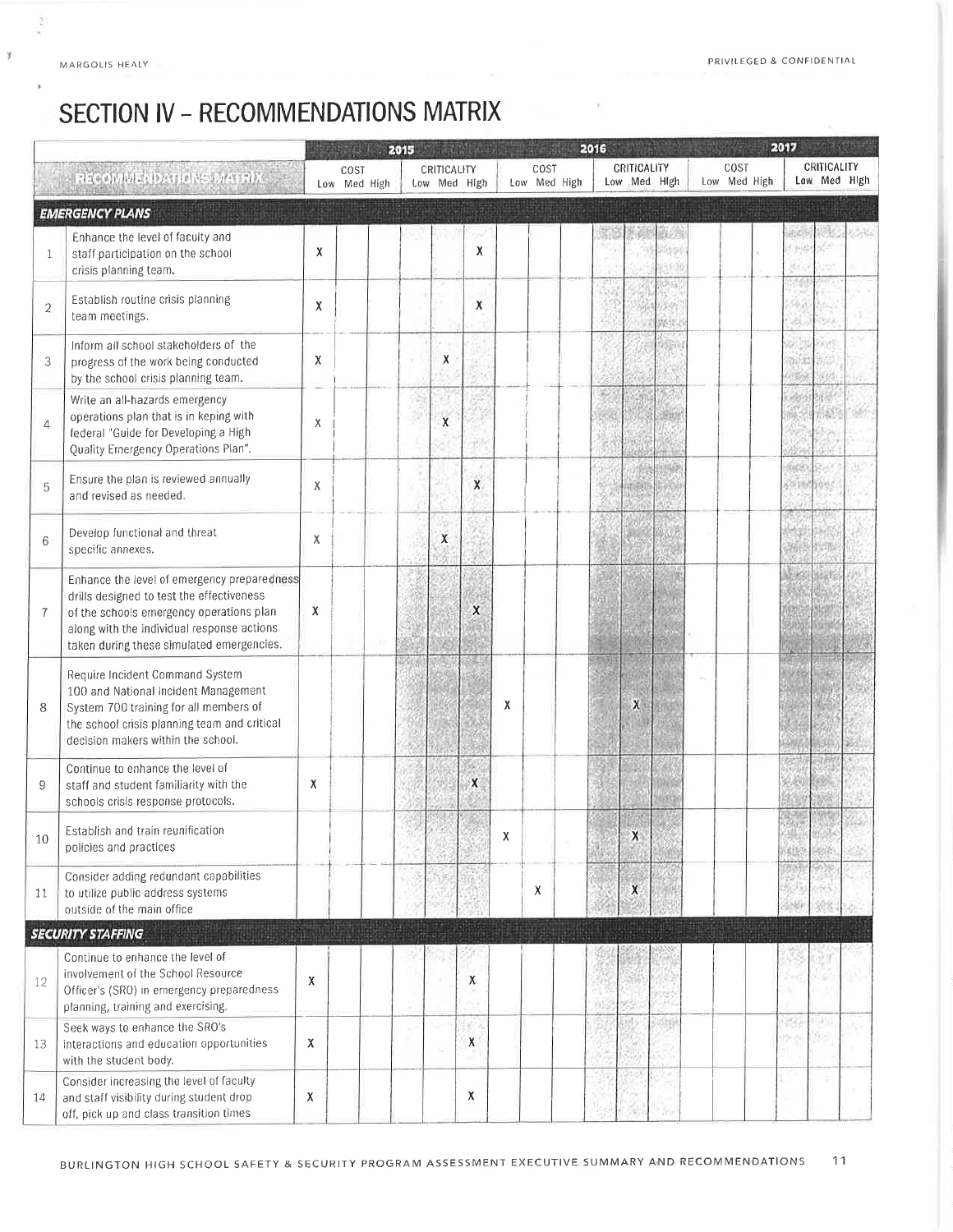MARGOLIS HEALY

 $\tilde{\chi}^{\prime}_{\rm f}$ 

Ň

 $\alpha$ 

 $\mathcal{R}$ 

|    |                                                                                                                                                              |   | <b>BRUTHER</b><br>2015 |  |                             |                           |   |   |                      |       | 2016                        |        |                | 2017 |                      |  |     |          |                             |  |
|----|--------------------------------------------------------------------------------------------------------------------------------------------------------------|---|------------------------|--|-----------------------------|---------------------------|---|---|----------------------|-------|-----------------------------|--------|----------------|------|----------------------|--|-----|----------|-----------------------------|--|
|    | <b>RELEASED FOR A DISPOSITI</b>                                                                                                                              |   | COST<br>Low Med High   |  | CRITICALITY<br>Low Med High |                           |   |   | COST<br>Low Med High |       | CRITICALITY<br>Low Med High |        |                |      | COST<br>Low Med High |  |     |          | CRITICALITY<br>Low Med High |  |
| 15 | Continue to enhance the level crisis<br>response planning, training and exercising<br>with the Burlington Police Department?                                 |   |                        |  |                             |                           |   | х |                      |       |                             | х      |                |      |                      |  |     |          |                             |  |
|    | PHYSICAL ENVIRONMENT & FACILITIES                                                                                                                            |   |                        |  |                             |                           |   |   |                      |       |                             |        |                |      |                      |  |     |          |                             |  |
| 16 | Conduct training to ensure appropriate<br>faculty and staff are able to utilize all<br>emergency communication equipment.                                    |   |                        |  |                             |                           |   |   | Χ                    |       |                             | X      |                |      |                      |  |     |          |                             |  |
| 17 | Consider purchasing additional two way<br>radios to be placed in each classroom.                                                                             |   |                        |  |                             |                           |   |   |                      | х     |                             | χ      |                |      |                      |  |     |          |                             |  |
| 18 | Provide radio etiquette and emergency<br>communications training to all<br>staff with portable radios.                                                       |   |                        |  |                             |                           |   |   | X                    |       |                             | χ      |                |      |                      |  |     |          |                             |  |
| 19 | Continue to enhance the level<br>faculty and staff familiarity of "safe<br>areas" within each classroom.                                                     | X |                        |  |                             | X                         |   |   |                      |       |                             |        |                |      |                      |  |     |          |                             |  |
| 20 | Have school crisis planning team members<br>or facilities staff meet with all classroom<br>teachers to confirm/test safe area locations.                     | x |                        |  |                             | X                         |   |   |                      |       |                             |        |                |      |                      |  |     |          |                             |  |
| 21 | Identify "safe rooms" within the school<br>that can be used by faculty, staff, students<br>and visitors during an emergency.                                 | X |                        |  |                             | χ                         |   |   |                      |       | 636)                        |        |                |      |                      |  |     |          |                             |  |
| 22 | Test the awareness of "safe rooms"<br>and "safe areas" and the practicality of<br>these "rooms" during drills and make<br>appropriate adjustments as needed. | Х |                        |  |                             | X                         |   |   |                      |       |                             | idetti | tales.<br>f in |      |                      |  |     | m<br>htű |                             |  |
|    | <b>ACCESS CONTROL - VISITOR MANAGEMENT</b>                                                                                                                   |   |                        |  |                             |                           |   |   |                      | uummi |                             |        |                |      |                      |  |     |          |                             |  |
| 23 | Control all access to your building by requiring<br>all faculty, staff, students and visitors to<br>use the main entrance to your campus.                    | χ |                        |  |                             |                           | X |   |                      |       |                             |        | 45             |      |                      |  | وري | 981      |                             |  |
| 24 | Consider adding way finding signs<br>at the main entrance that directs all<br>visitors to the main office area.                                              | х |                        |  |                             | $\mathbf{x}$              |   |   |                      |       |                             |        |                |      |                      |  |     |          |                             |  |
|    | Develop a catchment area to restrict<br>the flow of visitors and unauthorized<br>persons into classroom areas.                                               |   |                        |  |                             |                           |   |   | X                    |       | 鄉                           | X,     |                |      |                      |  |     |          |                             |  |
| 26 | Reconsider the use of student<br>ambassadors in their current role of<br>welcoming visitors to the school.                                                   | Χ |                        |  |                             |                           | X |   |                      |       | 호리                          |        |                |      |                      |  |     |          |                             |  |
| 27 | Ensure all faculty, staff and students<br>are aware of the security risks<br>associated with leaving exit doors<br>during normal business hours.             | χ |                        |  |                             |                           | χ |   |                      |       |                             | 9,     |                |      |                      |  |     |          | ŵ                           |  |
| 28 | Consider assigning specific faculty and staff<br>to routinely check all exterior doors to the<br>school during normal business hours.                        | χ |                        |  |                             |                           | X |   |                      |       |                             |        |                |      |                      |  |     |          |                             |  |
| 29 | Promulgate and consistently enforce<br>existing visual identity policy                                                                                       | χ |                        |  |                             | $\boldsymbol{\mathsf{X}}$ |   |   |                      |       |                             |        |                |      |                      |  |     |          |                             |  |

BURLINGTON HIGH SCHOOL SAFETY & SECURITY PROGRAM ASSESSMENT EXECUTIVE SUMMARY AND RECOMMENDATIONS  $12$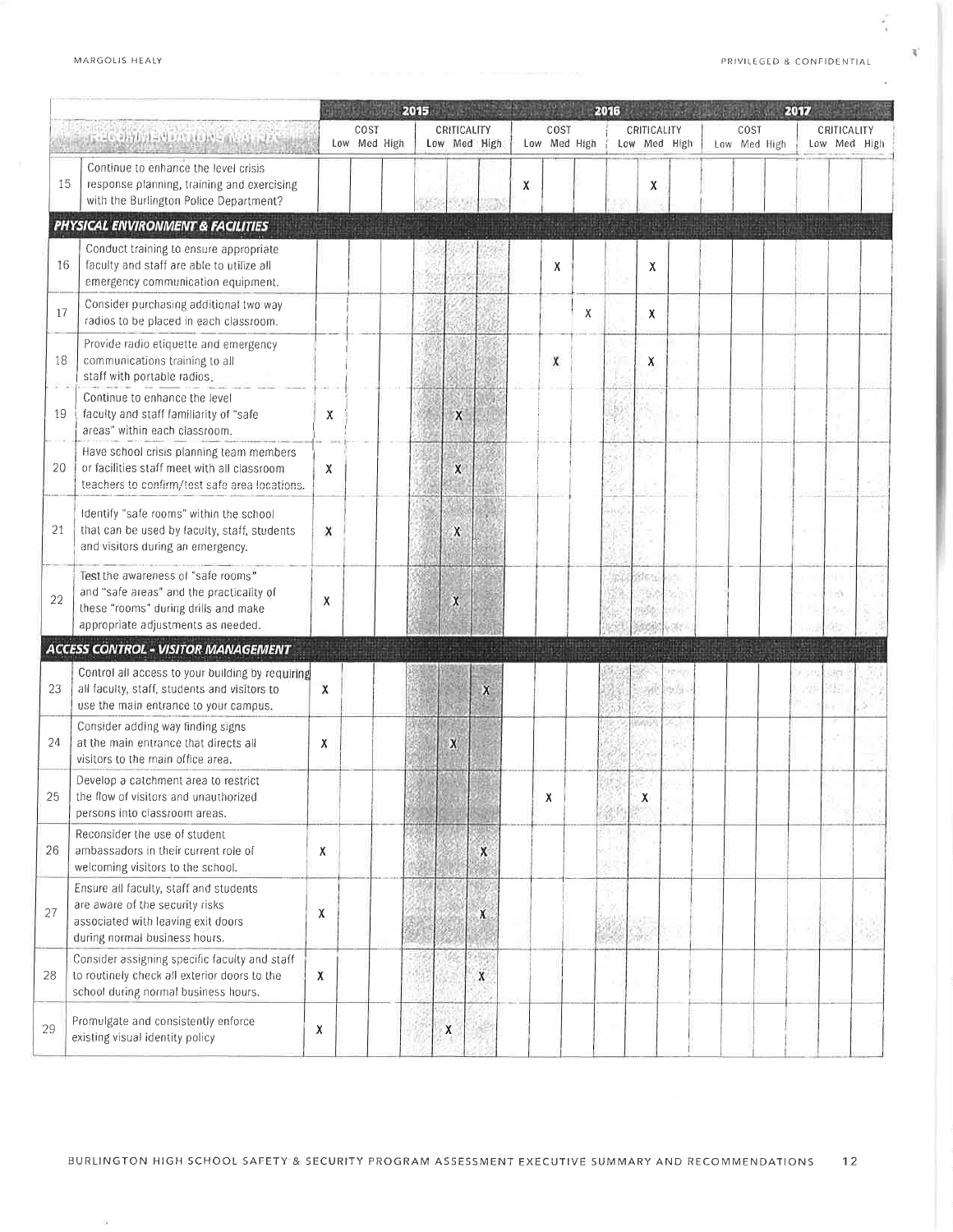×

g

 $\kappa$ 

 $\leq$ 

 $\zeta$  (ii)

Ř.

|                  |                                                                                                                                                   |  |                      | 2015 |  |                             |  |  |                      |   | 2016             |                                  |  | 2017 |                      |  |                         |                             |  |  |  |  |
|------------------|---------------------------------------------------------------------------------------------------------------------------------------------------|--|----------------------|------|--|-----------------------------|--|--|----------------------|---|------------------|----------------------------------|--|------|----------------------|--|-------------------------|-----------------------------|--|--|--|--|
| He had structure |                                                                                                                                                   |  | COST<br>Low Med High |      |  | CRITICALITY<br>Low Med High |  |  | COST<br>Low Med High |   |                  | CRITICALITY<br>Low Med High      |  |      | COST<br>Low Med High |  |                         | CRITICALITY<br>Low Med High |  |  |  |  |
|                  | <b>SECURITY SYSTEMS &amp; TECHNOLOGY</b>                                                                                                          |  |                      |      |  |                             |  |  |                      |   |                  |                                  |  |      |                      |  |                         |                             |  |  |  |  |
| 30               | Continue to integrate security<br>technologies such as electronic access,<br>door position switches and video to<br>maximize force multiplication |  |                      |      |  |                             |  |  |                      | x | <b>Celebrati</b> | <b>SOC</b><br>$\lambda$<br>which |  |      |                      |  |                         |                             |  |  |  |  |
| 31               | Consider upgrading the existing Tyco access<br>control system to newer version after<br>evaluation of existing and future needs                   |  |                      |      |  |                             |  |  |                      | χ | ïй               | л                                |  |      |                      |  | $\sim$                  |                             |  |  |  |  |
| 32               | Establish video retention standard<br>and bring hardware capacity into<br>compliance within 24 months.                                            |  |                      |      |  | $-0.0228$                   |  |  |                      |   |                  |                                  |  |      | X                    |  | $\boldsymbol{X}$<br>Vo. |                             |  |  |  |  |
| 33               | Consider adding remote panic<br>alarms for counseling staff and<br>or other high risk positions.                                                  |  |                      |      |  |                             |  |  | $\mathbf{v}$<br>A    |   |                  | л                                |  |      |                      |  | マルチン                    |                             |  |  |  |  |

 $\geq 7$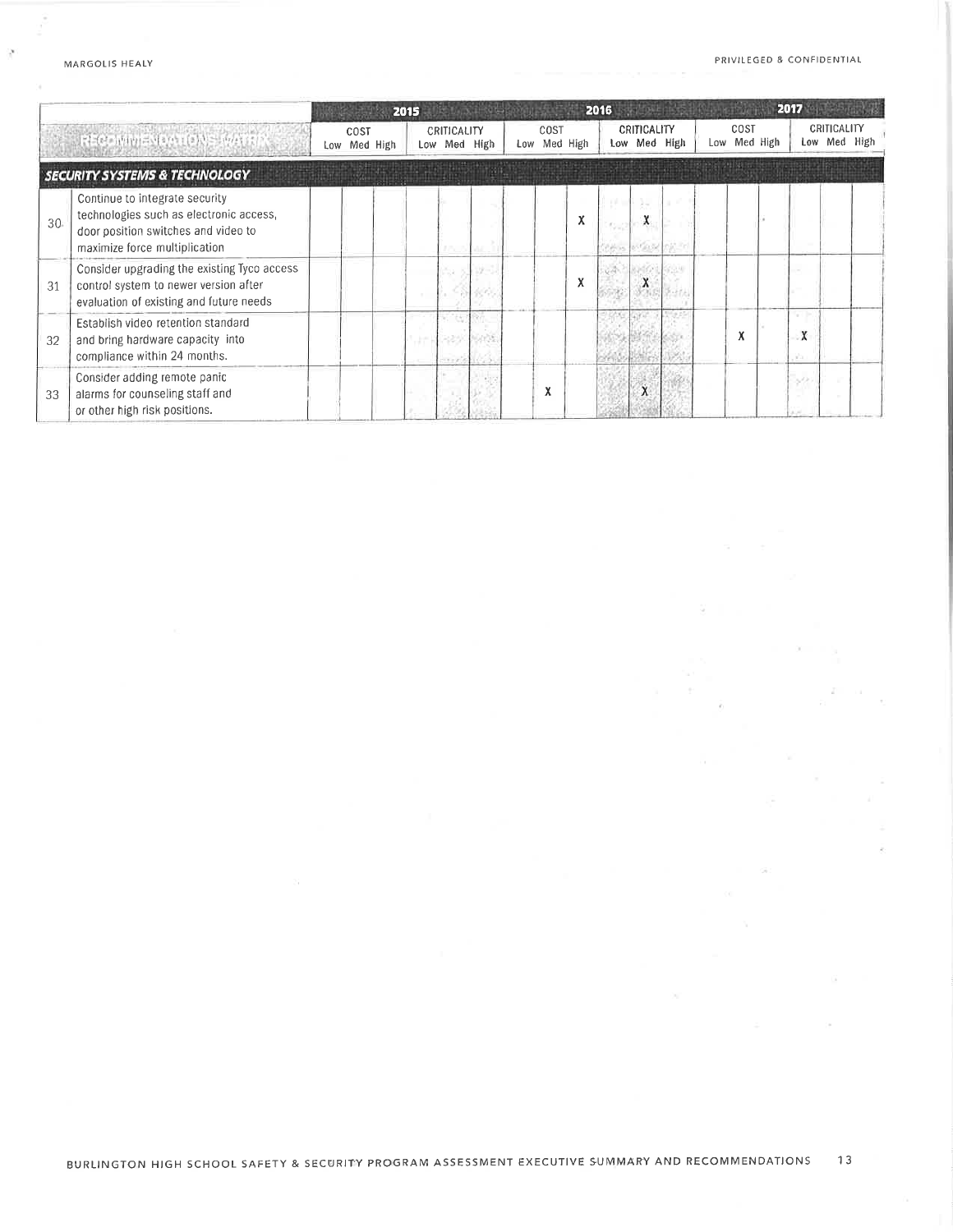or standalone door locking systems and hardware; campus lighting (interior and exterior); E911 capacity and PBX phone systems; mass notification systems (high and low technology); fire and life safety systems; visitor management policies and practices; inclusion of crime prevention through environmental design considerations; and access control and other security technology tools.

The Third Circle explores measures that enable the institution to respond to events and security and safety related needs in an organized, timely, and efficient manner. This may include a public safety function with organized involvement of students, faculty and staff in the security of the campus; memoranda of understanding with area police, fire and emergency medical services; emergency response and recovery systems, policies and procedures that have been trained to; and adoption and implementation of the National Incident Management System (NIMS) and the Incident Command System (ICS). Combined, this third circle of prevention builds capacity for the human response to safety and security requirements.

Taken together, the various strategies depict the interconnected nature of campus safety and security. Changes or decisions made to one area impact the others. The deployment of security technology (cameras, door prop alarms, controlled access points) may or may not have an effect on the number of public safety officers, which may or may not impact other security needs. MHA works with our clients to develop a reasonable campus safety and security program based on their current state and the desired future state.

The measures taken to address safety and security are as much data and metrics driven as they are based on perception. We believe that our expertise, knowledge and experiences uniquely qualify us to assist our client institutions with recommendations tuned to their culture and needs.

Margolis Healy & Associates, LLC is a minority and veteran-owned small business. For a complete listing of available services, please visit www.margolishealy.com.

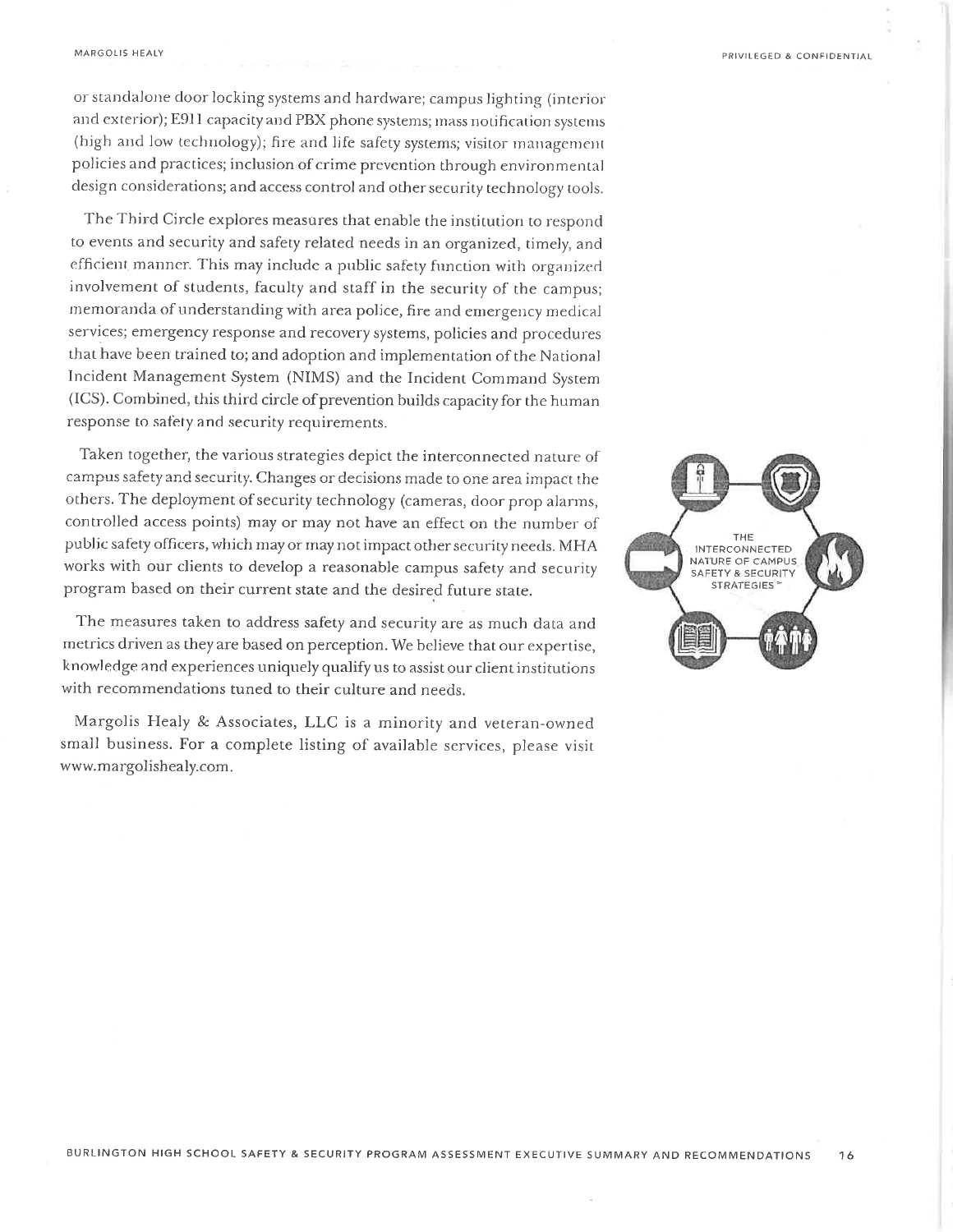The Contract

 $\hat{\mathcal{F}}$ 

MARGOLIS HEALY

 $\langle \eta \rangle$  .

120 Lakosido Avonie: Sulto 302.<br>Per inglant Vrhient: 05401. 859 817,5817 doll file & fax) www.rtccpnafety.org

www.margolishealy.com

 $\bar{z}$ 

 $\lambda$